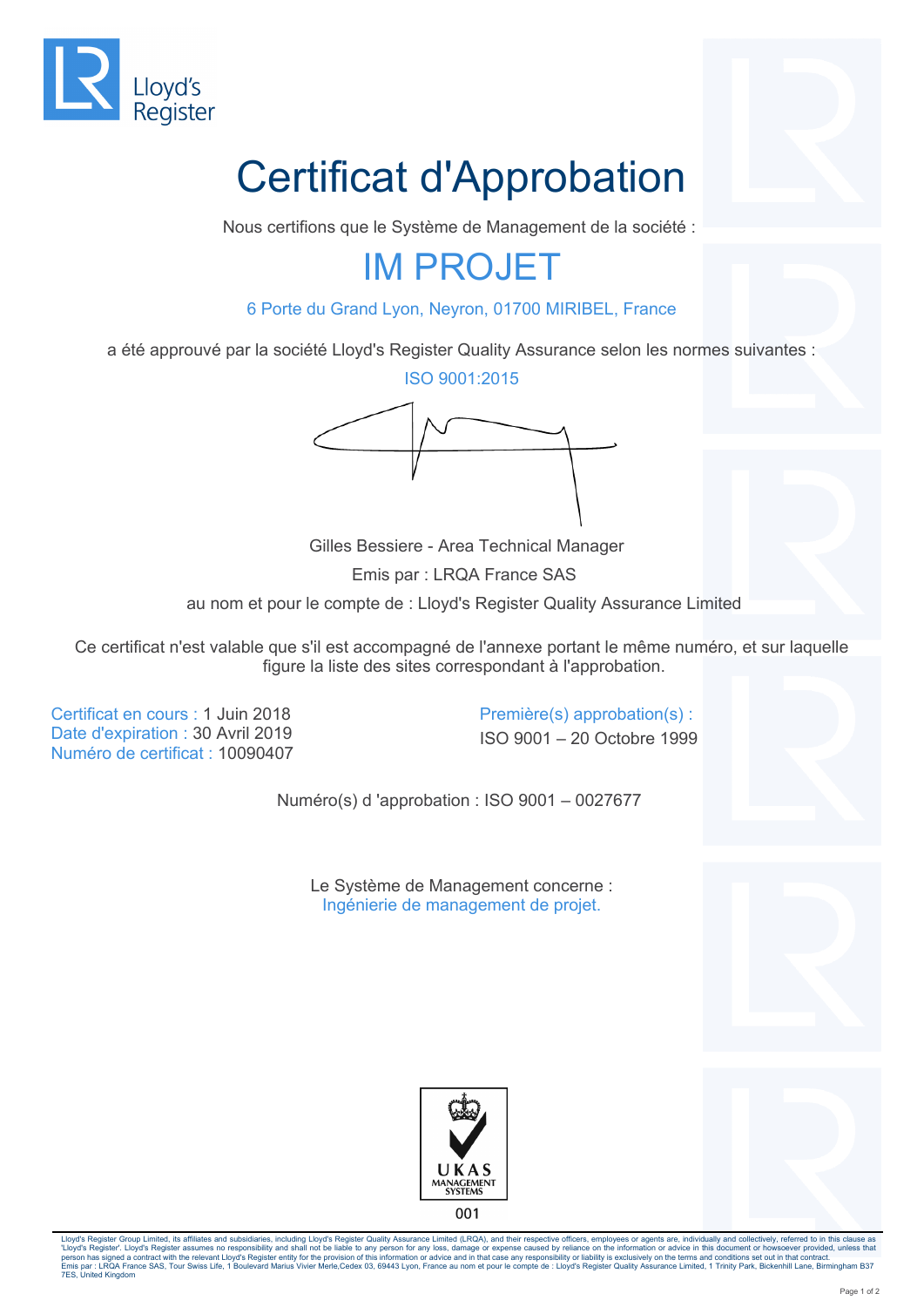

## Annexe au certificat

Numéro de certificat : 10090407

| <b>Site</b>                                   | Activités                                            |
|-----------------------------------------------|------------------------------------------------------|
| 6 Porte du Grand Lyon, Neyron, 01700 MIRIBEL, | ISO 9001:2015                                        |
| France                                        | Ingénierie de management de projet.                  |
| 31, Rue de la Fontenette, CH, 1227 CAROUGE,   | ISO 9001:2015                                        |
| <b>Suisse</b>                                 | Ingénierie de management de projet.                  |
| 4, Avenue de Paris, 94300 VINCENNES, France   | ISO 9001:2015<br>Ingénierie de management de projet. |



001

Lloyd's Register Group Limited, its affiliates and subsidiaries, including Lloyd's Register Quality Assurance Limited (LRQA), and their respective officence in megents are, includually and collectively, referred to it this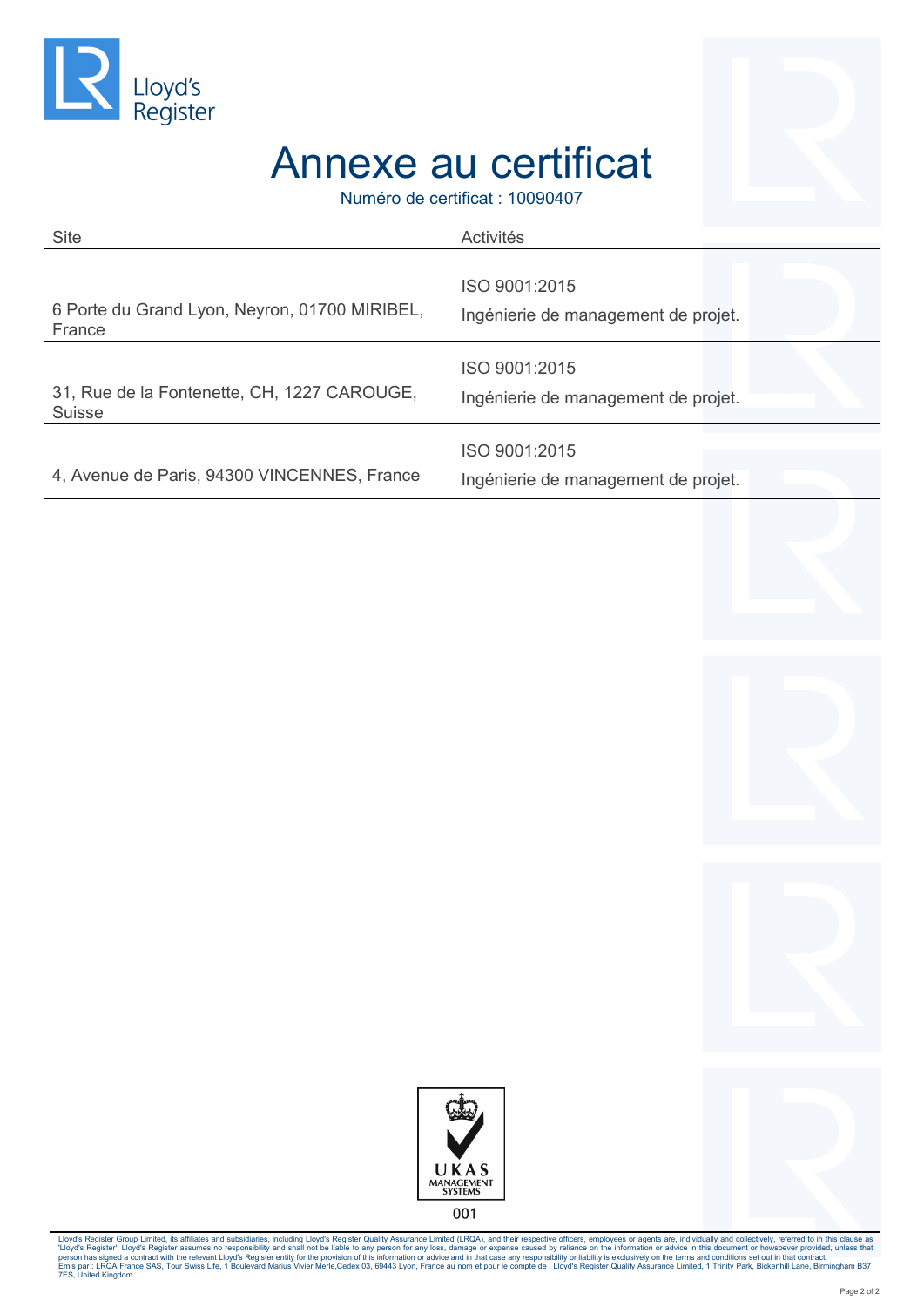

# Certificat d'Approbation

Nous certifions que le Système de Management de la société :

## IM PROJET

6 Porte du Grand Lyon, Neyron, 01700 MIRIBEL, France

a été approuvé par la société Lloyd's Register Quality Assurance selon les normes suivantes :

ISO 14001:2015



 Gilles Bessiere - Area Technical Manager Emis par : LRQA France SAS au nom et pour le compte de : Lloyd's Register Quality Assurance Limited

Ce certificat n'est valable que s'il est accompagné de l'annexe portant le même numéro, et sur laquelle figure la liste des sites correspondant à l'approbation.

Certificat en cours : 1 Juin 2018 Première(s) approbation(s) : Date d'expiration : 30 Avril 2019 **ISO 14001** ISO 14001 – 1 Décembre 2010 Numéro de certificat : 10090406

Numéro(s) d 'approbation : ISO 14001 – 0027676

Le Système de Management concerne : Ingénierie de management de projet.







001

Lloyd's Register Group Limited, its affiliates and subsidiaries, including Lloyd's Register Quality Assurance Limited (LRQA), and their respective officers, employees or agents are, individually and collectively, referred 'Lloyd's Register'. Lloyd's Register assumes no responsibility and shall not be liable to any person for any loss, damage or expense caused by reliance on the information or advice in this document or howsoever provided, u 7ES, United Kingdom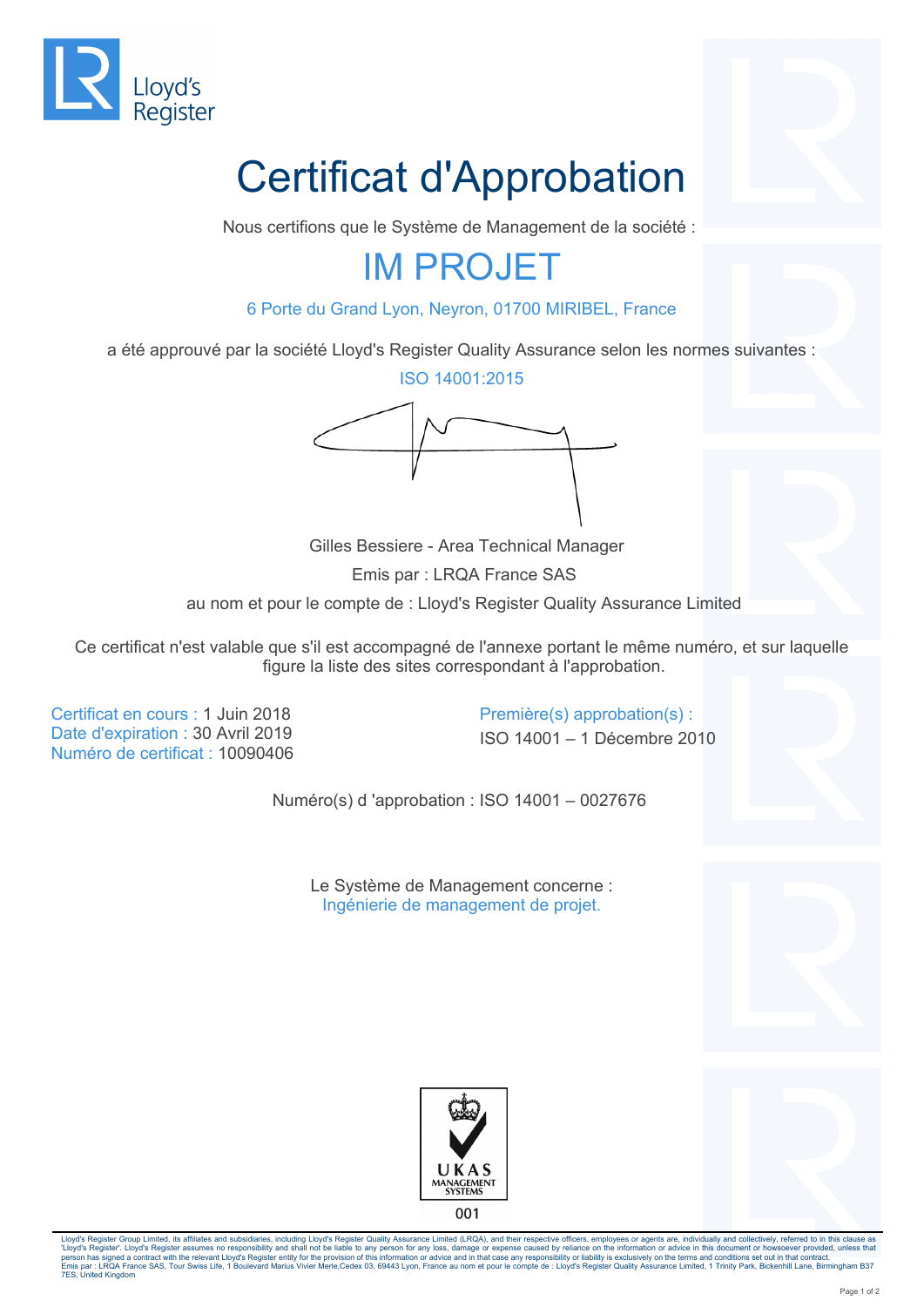



## Annexe au certificat

Numéro de certificat : 10090406

| <b>Site</b>                                             | Activités                                             |
|---------------------------------------------------------|-------------------------------------------------------|
| 6 Porte du Grand Lyon, Neyron, 01700 MIRIBEL,<br>France | ISO 14001:2015<br>Ingénierie de management de projet. |
| 4, Avenue de Paris, 94300 VINCENNES, France             | ISO 14001:2015<br>Ingénierie de management de projet. |







001

Lloyd's Register Group Limited, its affiliates and subsidiaries, including Lloyd's Register Quality Assurance Limited (LRQA), and their respective officence in megents are, includually and collectively, referred to it this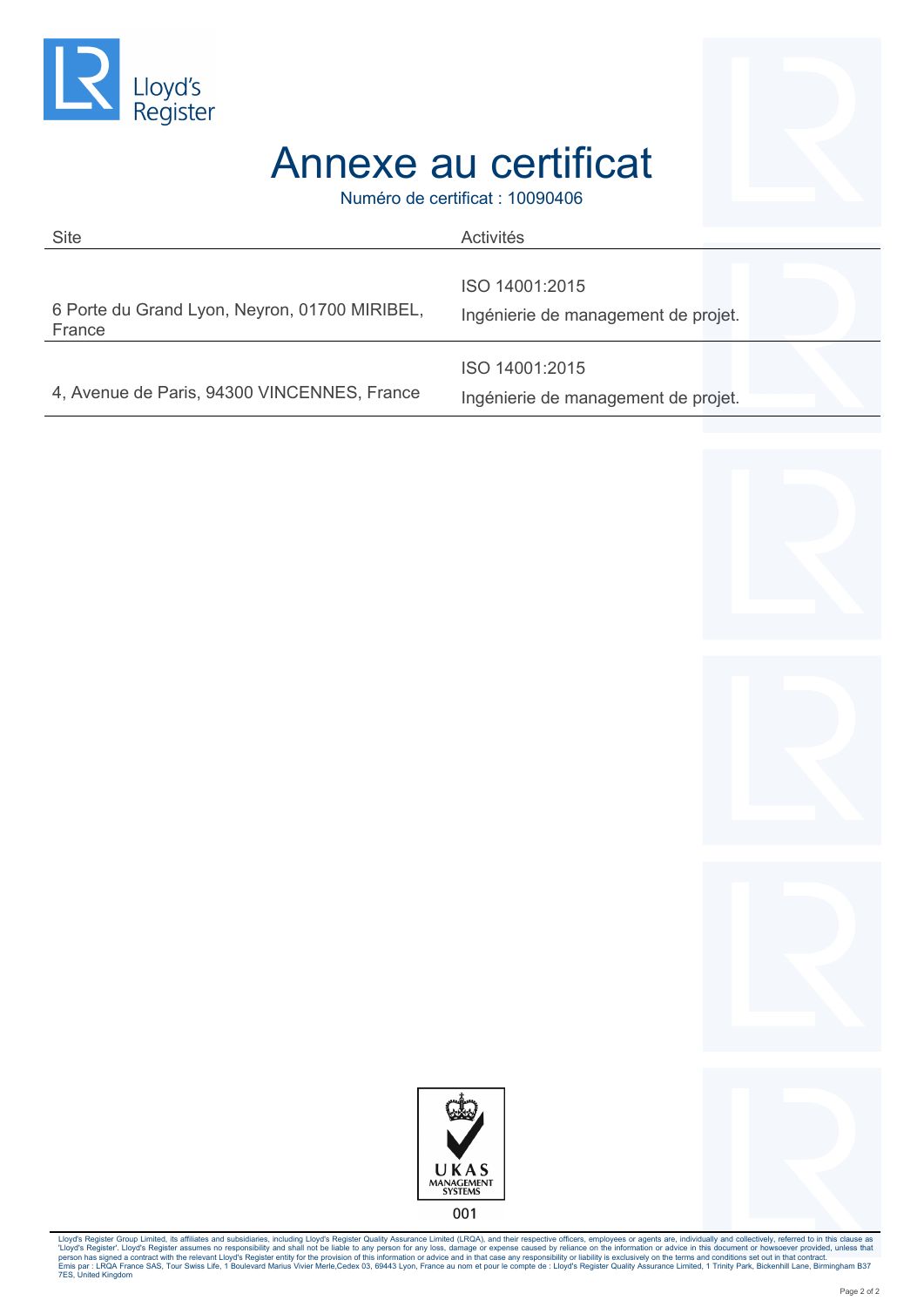## Certificat Système Commun MASE/UIC



stries chimiques

### N° RA 2017-092

Le Comité de Pilotage MASE Rhône-Alpes certifie le système de management Sécurité Santé Fnvironnement de la société

# **IM PROJET**

Pour les activités suivantes :

## **Management de projet**

Pour son siège/agence de : 6, porte du Grand Lyon - Neyron 01707 MIRIBEL Cedex

Certification valable à compter du 5 avril 2017 jusqu'au 4 avril 2020.

Le Président Pierre CLOUSIER

La liste officielle des « Entreprises Certifiées » figure sur le site : www.mase-asso.fr

Le responsable de l'entreprise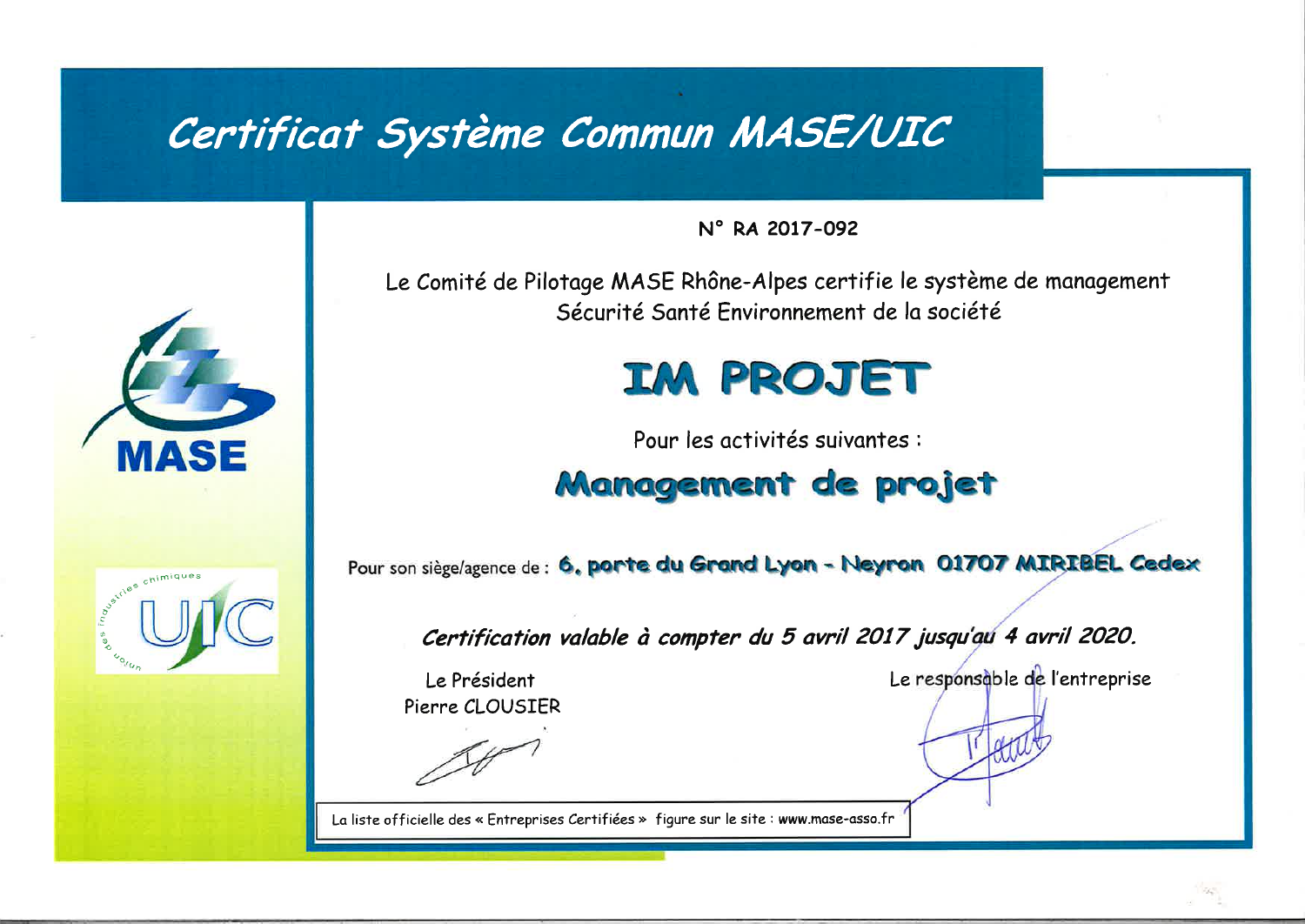

ľ  $\overline{1}$ 

## Certificat de Qualification N° 91 02 0906

#### Délivré le : 01/02/2018 (valable un an)

| Nom ou dénomination :                           | IM PROJET                               |
|-------------------------------------------------|-----------------------------------------|
| Adresse:                                        | 6 Porte du Grand Lyon                   |
|                                                 | <b>NEYRON</b>                           |
| Code postal, ville:                             | 01707 MIRIBEL CEDEX                     |
| Téléphone :                                     | 0472013282                              |
| Télécopie :                                     | 0478880420                              |
| Forme juridique :                               | <b>SAS (Sté par Actions Simplifiée)</b> |
| Registre du commerce :                          | 352386148 BOURG-EN-BRESSE               |
| Capital social en $\epsilon$ :                  | 192 660                                 |
| Apparentement:                                  | <b>3P PROJET - SODEVIM</b>              |
|                                                 |                                         |
| Chiffre d'affaires Total H.T. pour 2016 en K€ : |                                         |

Chiffre d'affaires Ingénierie H.T. pour 2016 en K€ : Effectifs permanents déclarés pour 2017 :

Personne(s) ayant le pouvoir d'engager la structure : **Monsieur DI CAMILLO Claude Monsieur REGIS Philippe** 

E-mail: Site internet : N° siren : Code NAF: Assurance(s):

info@improjet.fr www.improjet.fr 352386148 7112 B **MMA** 

19835 19835  $174$ 

Fonction: Président Directeur Général

#### Qualification(s) attribuée(s) sur la base du référentiel de l'OPQIBI valable(s) jusqu'au : 01/02/2020

(Sous réserve des contrôles annuels effectués par l'Organisme)

Assistance à Maîtrise d'Ouvrage (AMO) 0107 AMO en planification stratégique

#### Management de projet 0405 Management de projet

#### **Planification et coordination**

0301 Planification - Coordination (OPC) d'exécution courant 0302 Planification - Coordination (OPC) d'Execution complexe 0304 Planification - Coordination d'ensemble

Signature du Responsable

Cachet de l'OPQIBI



104 rue Réaumur **75002 PARIS R** 01 55 34 96 30 - **D** 01 42 36 51 90 Le Président de l'OPQIBI

Tec lle L



**François Guillot**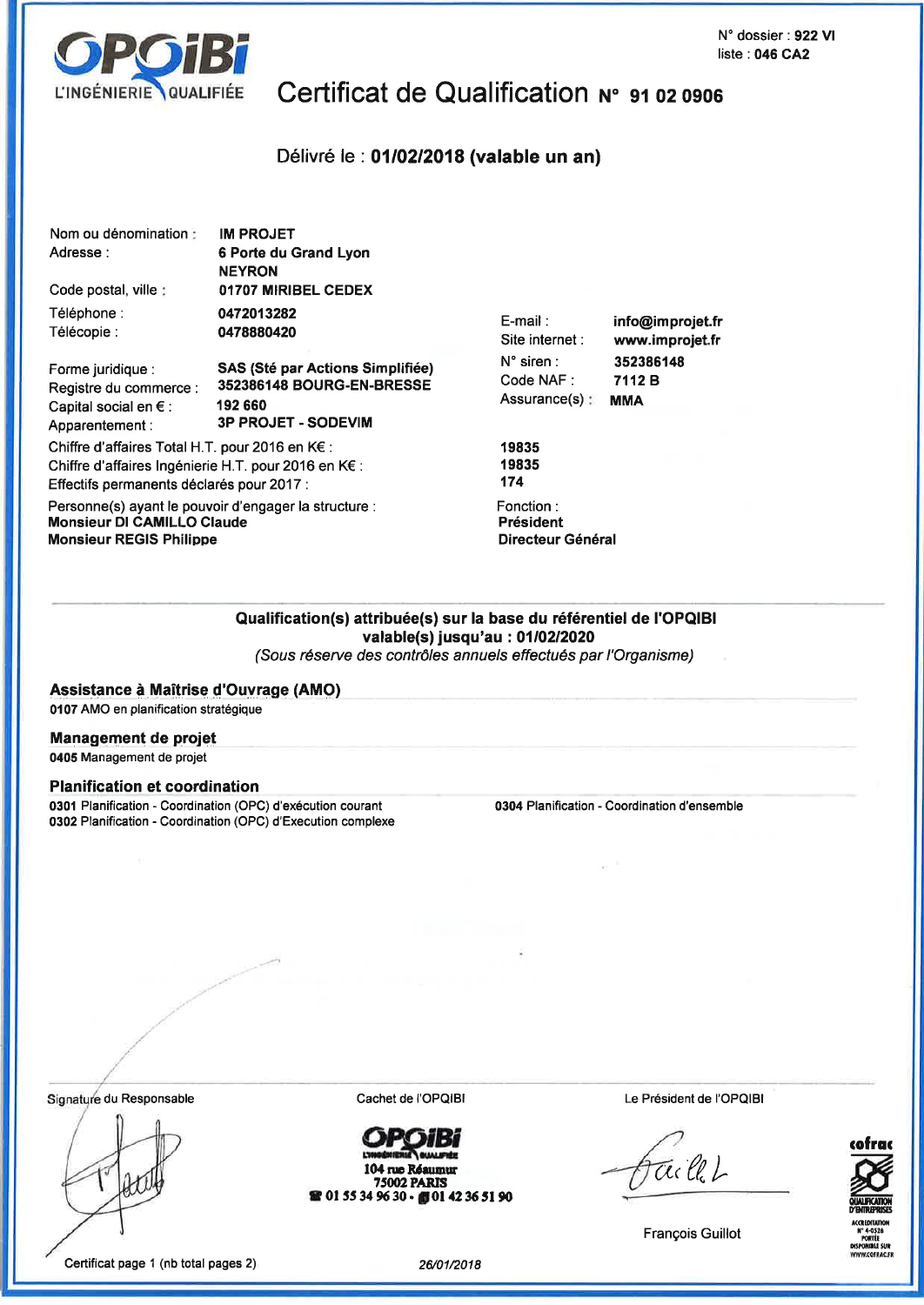

### **L'OPQIBI**

L'OPQIBI attribue des qualifications aux prestataires exerçant l'activité d'ingénierie à titre principal ou accessoire, dans les domaines de la construction, de l'environnement, de l'énergie et des process industriels.

Il qualifie les structures (personnes physiques ou morales juridiquement constituées). Il ne qualifie pas les individus.

L'OPQIBI est une entité juridique indépendante à but non lucratif (Association loi de 1901). Depuis le 1<sup>er</sup> janvier 2009, il est accrédité par le COFRAC (Comité Français d'Accréditation) sur la base de la norme NF X50-091.

## **CERTIFICATS DÉLIVRÉS**

L'OPQIBI délivre deux types de certificats :

- · Le certificat de qualification est attribué à une structure pérenne et capable de contracter, disposant de moyens (humains, matériels et méthodologiques) et de références.
- · Le certificat de qualification probatoire est attribué à une structure pérenne et capable de contracter, disposant de moyens (humains, matériels et méthodologiques) mais ne disposant pas encore de références ou en nombre insuffisant.

Ces certificats sont mis à jour et réédités tous les ans.

### **SANCTIONS**

Toute falsification ou utilisation frauduleuse du certificat entraîne l'application de l'article 5.3.2 « Conditions de retrait » du Manuel des procédures d'attribution, de contrôle et de renouvellement des qualifications et attestations d'identification de l'OPQIBI.

Le cas échéant, une action en justice pourra être engagée.





ORGANISME DE QUALIFICATION DE L'INGÉNIERIE 104, rue Réaumur - 75002 Paris Tél.: 01 55 34 96 30 · Fax: 01 42 36 51 90 · E-mail: opqibi@wanadoo.fr · Site Internet: www.opqibi.com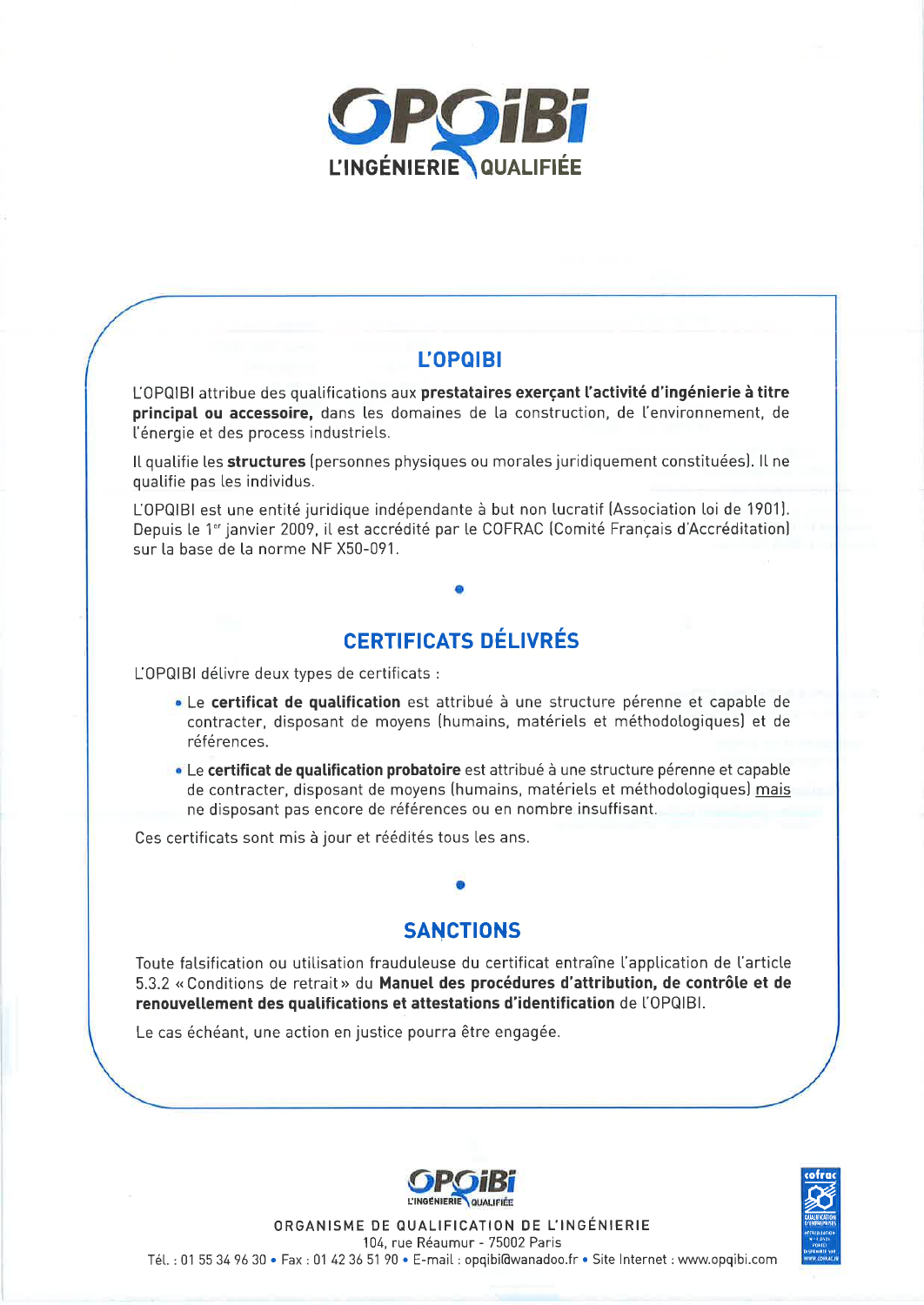

Certificat N° 91 02 0906 Délivré le : 01/02/2018 (valable un an) N° dossier : 922 VI liste: 046 CA2

Liste des agences couvertes par les qualifications et/ou qualifications probatoires détenues par :

**IM PROJET** 

6 Porte du Grand Lyon **NEYRON** 01707 MIRIBEL CEDEX

| Dénomination     | Adresse           | $\mathsf{C}\mathsf{P}$ | Ville <sup>1</sup> |  |
|------------------|-------------------|------------------------|--------------------|--|
| <b>IM PROJET</b> | 4 avenue de Paris | 94300                  | <b>VINCENNES</b>   |  |

Signature du Responsable

Agences page 1 (nb total de pages 2)

Cachet de l'OPQIBI

104 rue Réaumur **75002 PARIS** 2 01 55 34 96 30 - 10 01 42 36 51 90 Le Président de l'OPQIBI

tre lle L

François GUILLOT

26/01/2018